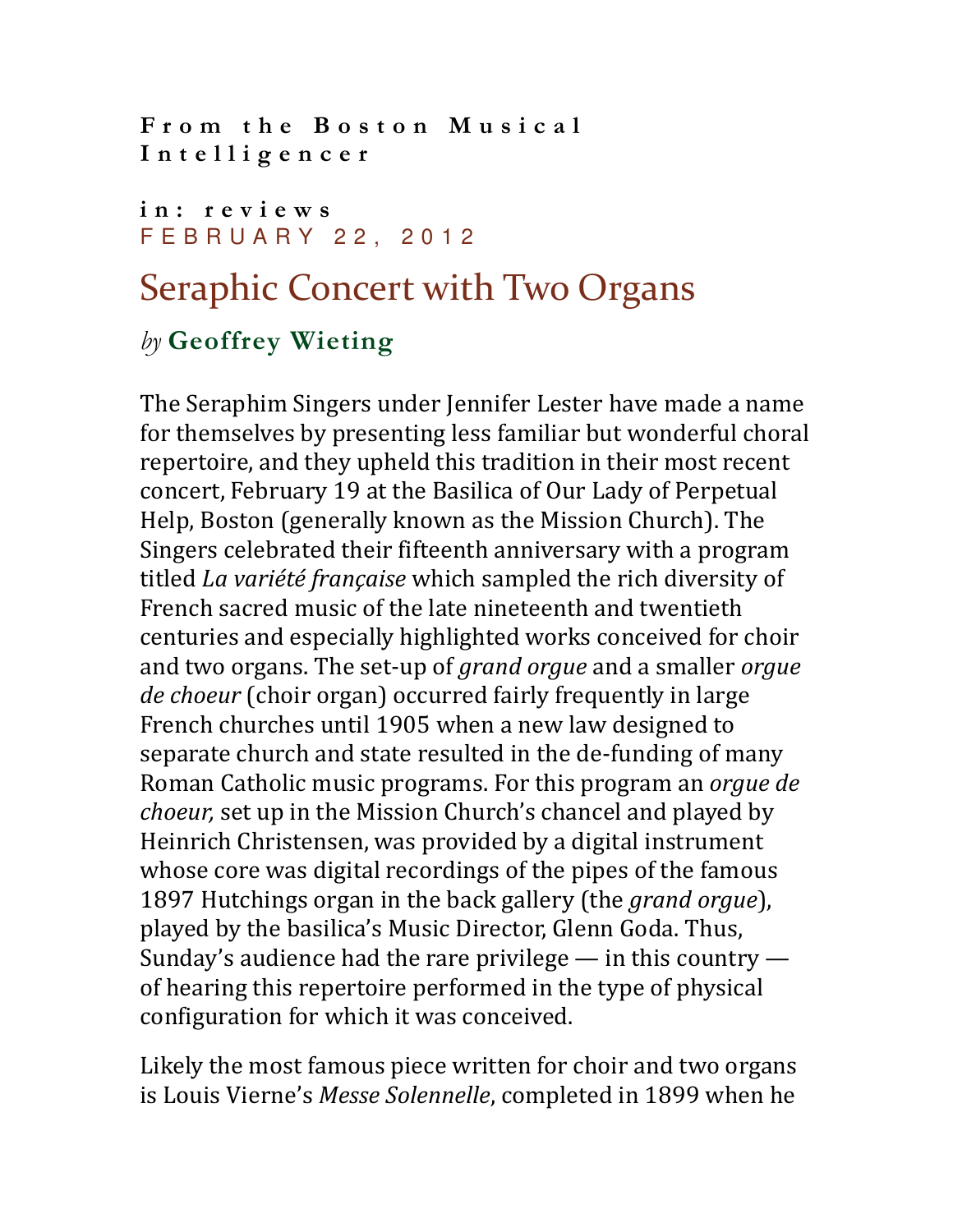was assistant to his teacher Charles-Marie Widor at Saint-Sulpice, but not premiered until 1901, after Vierne had gone on to become *titulaire* at the *grand orgue* of Notre Dame de Paris. The Mission Church's acoustics closely replicate those of Saint-Sulpice or Notre Dame, and it was fascinating to hear the first Kyrie's alternation of the thundering rear-gallery organ with the smaller choir organ plus choir in the front. Also, there was a vivid contrast between the beguiling, major-mode Christe eleison and the vehement second Kyrie, so dramatically punctuated at its climax by crashing, full-organ chords from the gallery. Some minor rhythmic disconnects (mostly the gallery organ being slightly behind the front organ and choir) occasionally pointed up the considerable challenge of maintaining cohesion between two instruments so far apart and in a highly reverberant setting. (Even in France there are probably not many organists nowadays who have grappled with this challenge. I heard a performance of the Messe in Quimper, Bretagne in which the rhythmic discrepancies were so great they very nearly derailed the performance.) At softer dynamics, however, it seemed easier to coordinate. The Benedictus cast a spell with tender, affecting singing and the mystical atmosphere Christensen and Goda created on the organs with lush string celestes and a softly rumbling 32-foot Bourdon. Vierne's liberal use of the whole-tone scale here is wonderfully mysterious. En route to the great climax of "Hosanna", the written organ "off-beats" unfortunately did synchronize to become "on-beats", but both organs and choir came together for a thrilling final phrase. The quietly compelling Agnus Dei was notable for its lovely melodies caressed by the choir, unanimity of rhythm and dynamics among all the performers, and the radiant organ postlude. My only small quibble was that occasionally Vierne's savory harmonies were less than fully transparent because of some overly generous choral vibrato.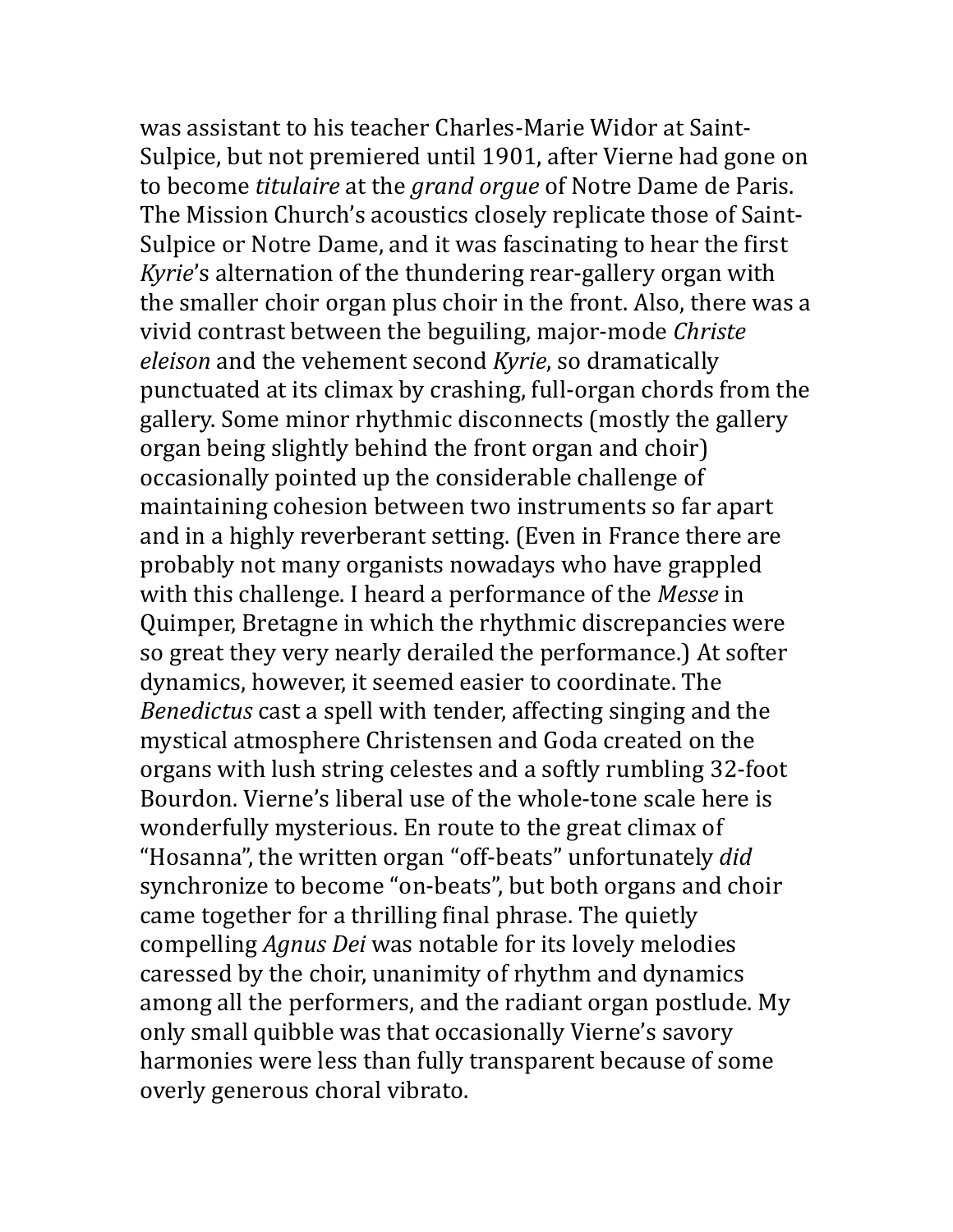Olivier Messiaen left us only one a cappella sacred choral work, but it is a jewel. O Sacrum Convivium (O Sacred Banquet) is indeed a feast of rich harmony and, consequently, a test of a choir's intonation, met here fully successfully. With ascending tessitura and dynamic level, vibrato also increased and prevented some harmonies from coming across with crystal clarity, but it was a warm, full-hearted performance that let the listeners bask in the unique radiance of F sharp major (a favorite key of the composer).

The Messe en style ancien of Jean Langlais, with optional organ accompaniment, but here sung a cappella, has a Boston connection: it is dedicated to Theodore Marier, former Music Director at St. Paul's, Harvard Square, and Director of the Boston Archdiocesan Choir School, who recorded the piece with the St. Cecilia Society in the 1950s. As its title indicates, this mass setting emulates those of the Renaissance, utilizing quotations of plainchant, modal harmonies, and polyphony, but also giving us an occasional flash of the twentieth century through more modern harmony. The Gloria, for instance, has a passage when all four voice-parts move in parallel, quite reminiscent of the composer's better-known Messe Solennelle which is very much a product of the twentieth century. The chorus seemed to take this piece to their hearts, maintaining excellent intonation and blend and giving it an emotional dimension not often encountered in a work written in this much older style. The Sanctus was particularly memorable for the singers' long-breathed, legato lines and its lovely tunes. In the Agnus Dei's tripartite structure the performers brought out the contrasts between the mystical outer sections and the more impassioned central part. I hope this sympathetic performance started Langlais's fine work on the road to wider exposure.

The concert concluded with the Quatre Motets, Op. 9 of Marcel Dupré. Written during World War I, these works show the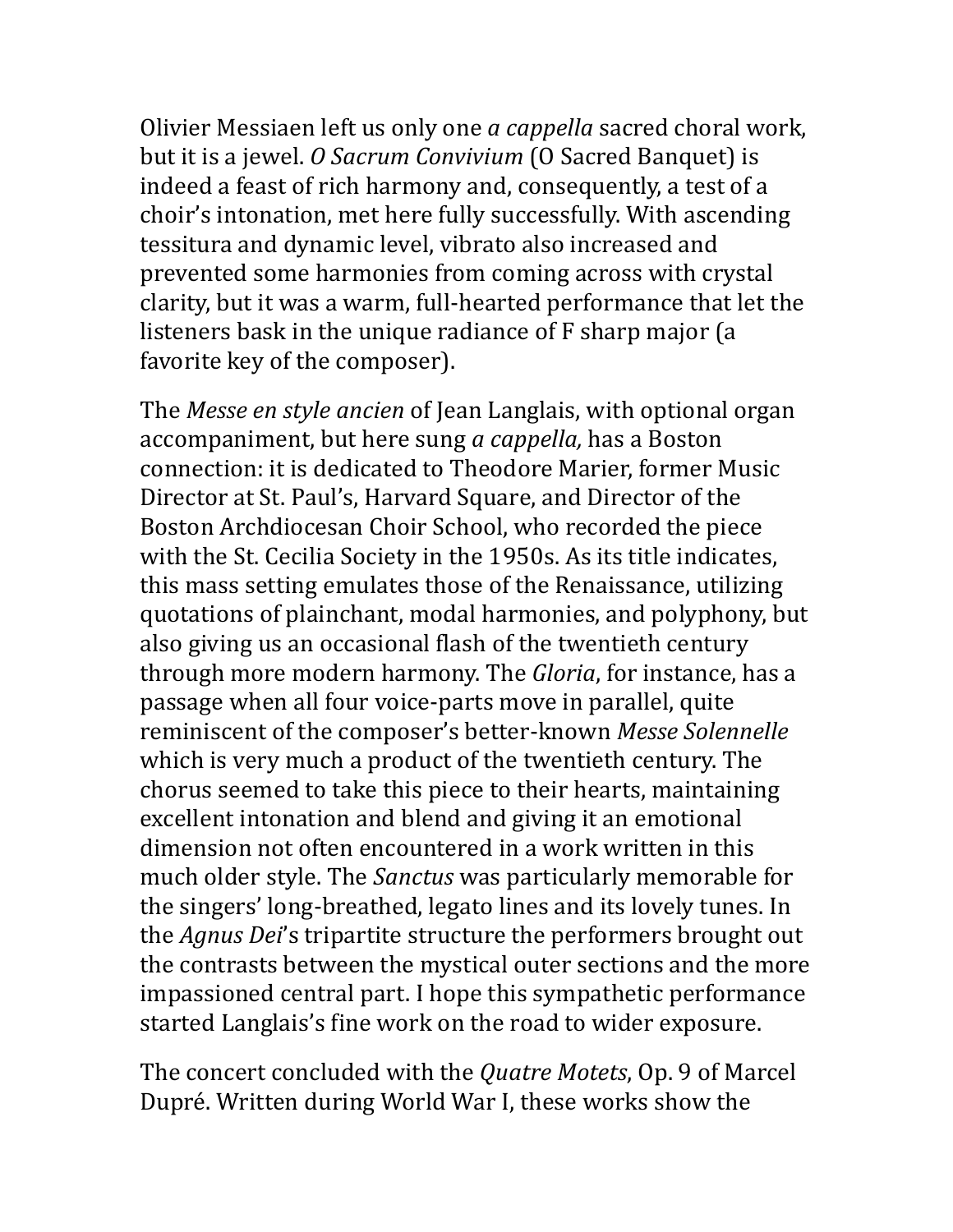composer's style in transition. O Salutaris Hostia is couched in a conservative harmonic language, beginning and ending quietly but getting more turbulent where the text mentions warfare ("bella premunt hostilia"). Lester and her singers were attuned to this word painting. Tantum Ergo, however, seemed almost by a different composer and a galaxy away from Gabriel Fauré 's sweet setting of this text. The dissonance of the organ introduction yielded to a rather more diatonic music at the entry of the choir, but the foreboding restlessness of the harmony persisted throughout. Ave Maria is a real find. Set for sopranos only with subdued organ colors, it is notable for its reverence, beauty, and femininity. Many settings of this text, of course, have all these traits as well, but Dupré's is especially inspired. With the repetitions of "ora pro nobis" ("pray for us"), the fervor increased, taking us from the ethereal realm to the human, but the small increase in vibrato did not interfere with the exquisite harmonies. The celebratory text of Laudate Dominum (Praise the Lord, All Ye Nations) justified ratcheting up the testosterone and supplying a display piece for organists (this also utilized both organs) and choir alike. The tenor part is particularly heroic. The Seraphim tenors, though small in number, delivered the goods, as did all the musicians.

Having brought down the house, the performers offered one short encore, Pierre Villette's Hymne à la Vierge. Taking Francis Poulenc's choral style a step further, this a cappella work is at least half jazz, the last several tangy chords seeming lifted straight out of Manhattan Transfer. This performance, regrettably, was only partially successful. Below mezzo piano it was luscious, but its exposed texture and complex chords suffered from the increasing vibrato whenever the tessitura and dynamic level rose, and the highly reverberant room tended to complicate matters.

Thus concluded a fascinating expedition by Jennifer Lester, the